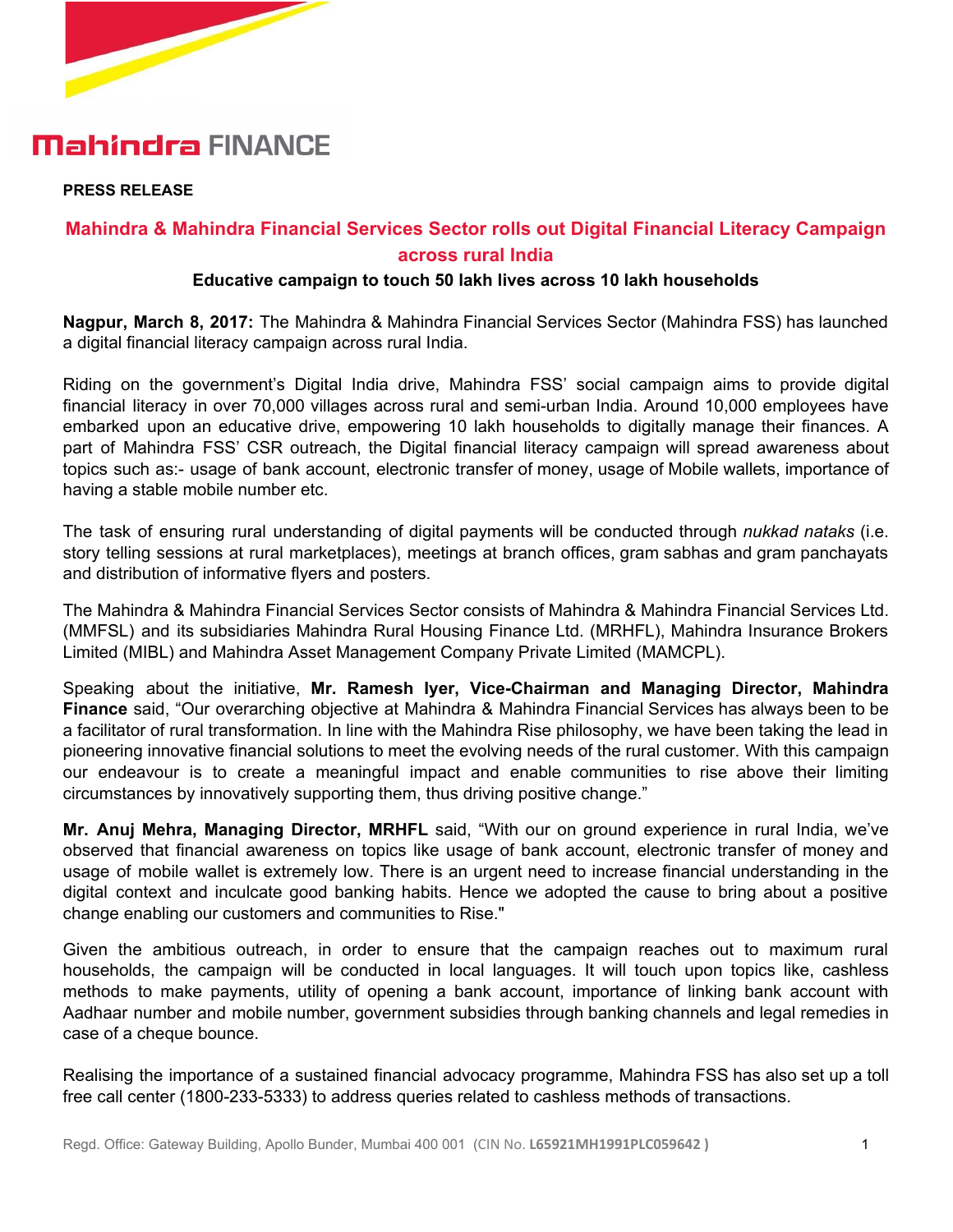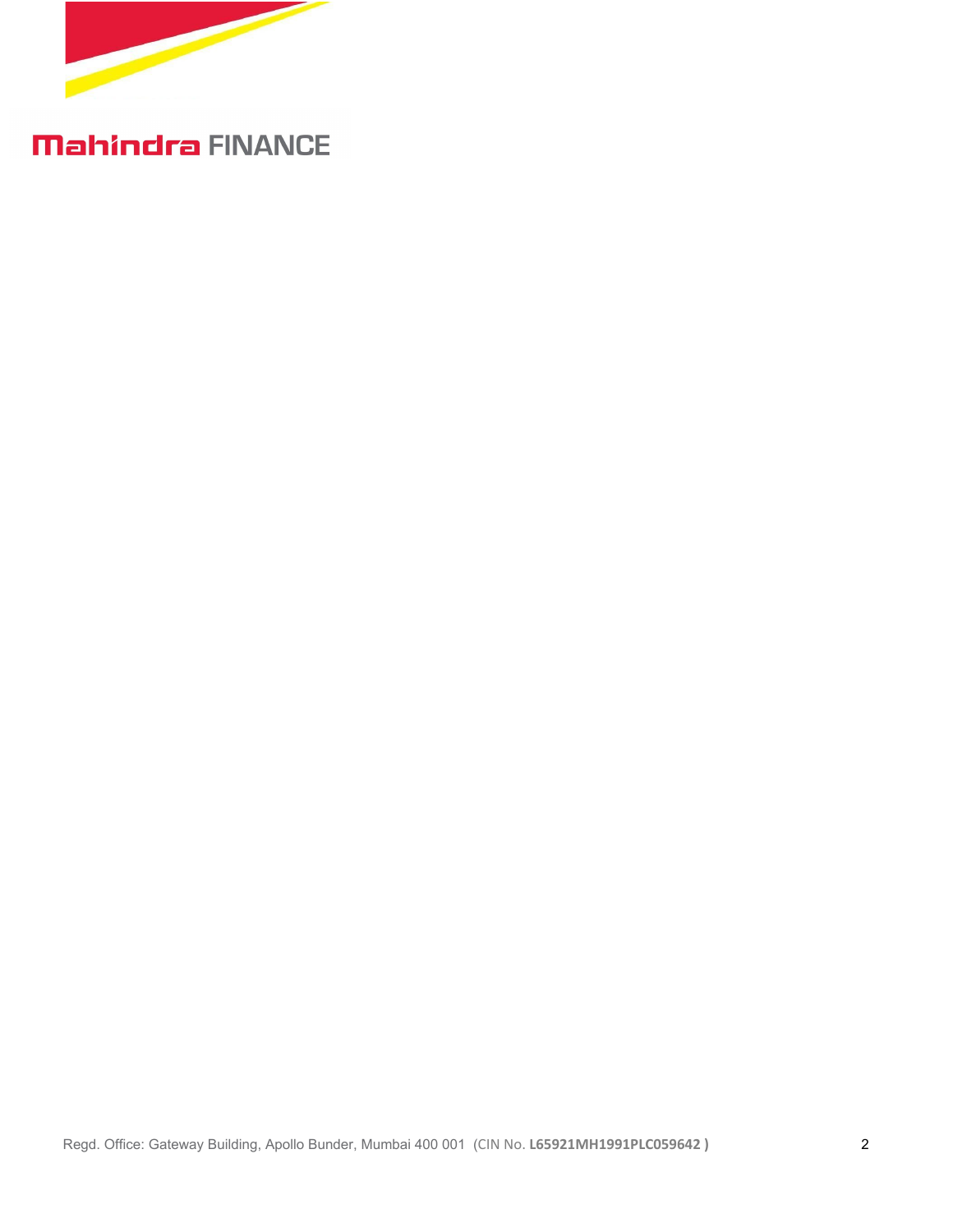

#### **About Mahindra Rural Housing Finance Limited**

Mahindra Rural Housing Finance Limited (MRHFL), a subsidiary of Mahindra and Mahindra Financial Services Limited (MMFSL), has been established to provide Home Loans primarily in rural areas.

The loans given by the company, are secured by the property financed and may be availed by low and middle income households for construction or purchase of a new property or for repairs, modernization or extension of an existing home.

Since inception in April 2007, MRHFL has serviced over 4.5 lakh customers through its 6,000 strong employee base in 11 states namely: Maharashtra, Gujarat, Rajasthan, Madhya Pradesh, Chhattisgarh, Tamil Nadu, Andhra Pradesh, Karnataka, Kerala, Bihar and Uttar Pradesh.

**Statutory Details:** Mahindra Finance (MMFSL) holds 87.5% of the equity of MRHFL and the National Housing Bank (NHB) holds the remaining 12.5%. NHB, in turn, is a fully owned subsidiary of the Reserve Bank of India (RBI). **Visit us at www.mahindrahomefinance.com**

#### **About Mahindra & Mahindra Financial Services Limited**

Mahindra & Mahindra Financial Services Limited (Mahindra Finance), part of the Mahindra Group, is one of India's leading non-banking finance companies. Focused on the rural and semi-urban sector, the Company has over 4.4 million customers and has an AUM of over USD 6 billion. The Company is a leading vehicle and tractor financier and also offers fixed deposits and loans to SMEs. The Company has over 1,180 offices across the country and is the first Non-Banking Finance Company from India to form a part of Dow Jones Sustainability Index. Mahindra Finance has been ranked 68<sup>th</sup> in the Top 100 "India's Best Companies to Work For 2016" by Great Place to Work® (GPTW) Institute in collaboration with The Economic Times.

The Company's Insurance Broking subsidiary, Mahindra Insurance Brokers Limited (MIBL), is a licensed Composite Broker providing Direct and Reinsurance broking services.

Mahindra Rural Housing Finance Limited (MRHFL) a subsidiary of Mahindra Finance provides loans for purchase, renovation, construction of houses to individuals in the rural and semi urban areas of the country.

Mahindra Asset Management Company Private Limited (MAMCPL) a wholly-owned subsidiary of Mahindra Finance has received the approval from the market regulator for establishing Mutual Fund business in India.

The Company has a JV in US, Mahindra Finance USA, in partnership with De Lage Landen, a subsidiary of Rabo Bank, for financing Mahindra tractors in US. **Visit us at: www.mahindrafinance.com**

#### **About Mahindra**

The Mahindra Group focuses on enabling people to rise through solutions that power mobility, drive rural prosperity, enhance urban lifestyles and increase business efficiency.

A USD 17.8 billion multinational group based in Mumbai, India, Mahindra provides employment opportunities to over 200,000 people in over 100 countries. Mahindra operates in the key industries that drive economic growth, enjoying a leadership position in [tractors,](http://www.mahindra.com/What-We-Do/Farm-Equipment) utility [vehicles](http://www.mahindra.com/What-We-Do/Automotive), [information](http://www.mahindra.com/What-We-Do/Information-Technology) technology, financial [services](http://www.mahindra.com/What-We-Do/Finance-and-Insurance/Companies/Mahindra-and-Mahindra-Financial-Services) and vacation [ownership.](http://www.clubmahindra.com/) In addition, Mahindra enjoys a strong presence in the agribusiness, aerospace, components, consulting services, [defence](http://www.mdsarmouredvehicles.com/), energy, industrial equipment, logistics, real [estate,](http://www.mahindra.com/What-We-Do/Real-Estate) retail, steel, [commercial](http://www.mahindra.com/What-We-do/Automotive/Products) vehicles and two [wheeler](http://www.mahindra.com/What-We-Do/Two-Wheelers) industries.

In 2015, Mahindra & Mahindra was recognized as the Best Company for CSR in India in a study by the Economic Times. In 2014, Mahindra featured on the Forbes Global 2000, a comprehensive listing of the world's largest, most powerful public companies, as measured by revenue, profit, assets and market value. The Mahindra Group also received the Financial Times 'Boldness in Business' Award in the 'Emerging Markets' category in 2013.